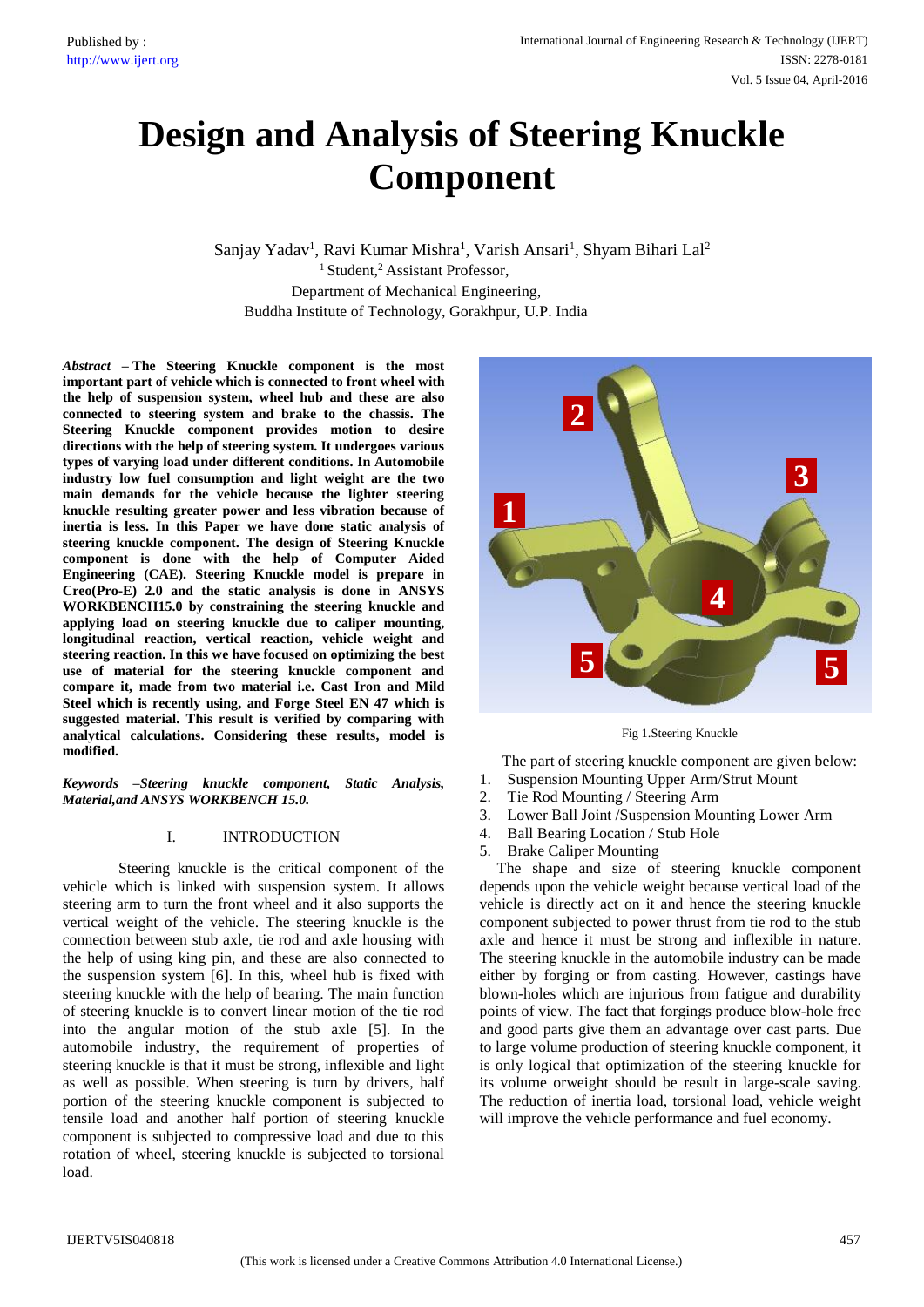# II. METHODOLOGY

This study has been has been followed in two parts. First part of this study includes modeling of steering knuckles component and analysis of stresses under actual load conditions. CAD models of steering knuckle were developed in 3D modeling software, such as Creo (Pro-E) 2.0. Whilethe second part is of the models were then obtained and compared using finite element analysis (FEA) via ANSYS WORKBENCH Simulation software.

Approach of this study is shown in Fig -2.



Fig.2 Design Methodology Process Flowchart

#### III. DESIGN MODELING

CAD model of steering knuckle component was made in 3D modeling software Creo (Pro-E) 2.0. It consists of Stubhole Brake Caliper mounting points, Steering tie-rod mounting, Suspension upper arm mounting and Suspension lower arm mounting. Steering knuckle component design mainly depends on suspension system geometry and steering geometry. The design processes were started with preliminary study on the current steering knuckle component used for the previous including investigating the existing knuckle design especially from the published design of Formula Society of Automotive Engineering (SAE)[4]. The design also needs to follow the criteria and regulations,

which the size should be mainly depends on suspension system. The previous steering knuckle was made by Mild Steel (yield strength 250*MPa*) and the mass is about 3.7*kg*. And Forge Steel which is suggested material which yield strength is 350*MPa.*In general, a steering knuckle has three connections on the body part; connection to the tie rod, suspension upper arm and suspension lower arm. Therefore the design needs to be stressed on these three connections, as well as one side of connectors where brake caliper mounting is attached.



## IV. DESIGN OF STEERING KNUCKLE

(A) Calculation of Load

i). Axial Loads

There are two axial load acting on the steering knuckle such as tensile load and compressive load[5]. The stress due to this load can be findout using the following formula,

Tensile Load  $(P_t)$ = Tensile stress  $\times$  Area

Compressive Load  $(P_c)$  = Compressive stress  $\times$ Area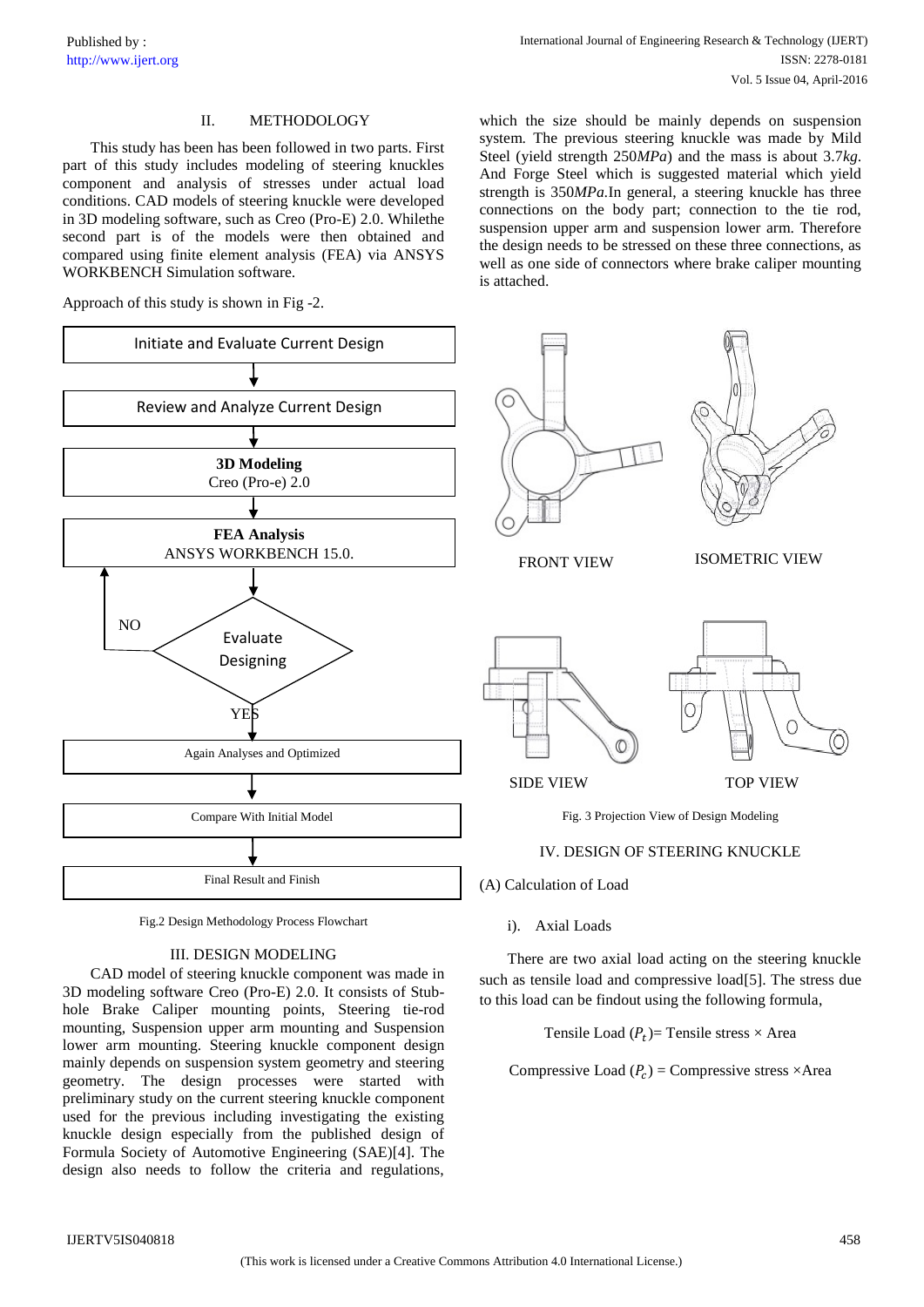# *ii). Inertia Load*

This load act on Steering Knuckle due to the inertia of the moving parts[5] .The inertia load can be find out using the following formula,

Inertia Load 
$$
(F_a) = \omega^2 R \left[ \cos \theta + \frac{R}{L} \cos(2\theta) \right]
$$

#### *iii). Bending Load*

This load acts on the steering knuckle due to the weight of the vehicle and this tends to bend the steering knuckle outward away from the centerline [5].Total inertia bending load is given by,

Bending Load 
$$
(F_b) = \frac{\rho A_t L sin(\theta + \phi)}{2} N
$$

#### *(B) Calculation of Stresses*

#### *i). Stress Due to Axial Loads*

The force of resistance per unit area, offered by a body against deformation is known as stress. This is given by,

$$
Stress (\sigma) = \frac{P}{A}
$$

## *ii). Stress due to Inertia bending force*

Inertia bending load sets up a stress which would be tensile on one side of the knuckle and compressive on another side and that these stress change sign each half revolution [5].The bending moment at any section 'X' *m*  from the small end is given by,

$$
M = \frac{x}{a} \left[ 1 - \frac{x^2}{L^2} \right]
$$

The Stress is calculated by,

$$
\sigma_b = \frac{M}{Z}
$$

$$
M = \frac{I}{2.5 \times t}
$$

$$
I = 419 \times t^4
$$

### *(C) LoadingCondition on Knuckle*

For the calculation of load acting on steering knuckle component, the required loading condition which are follows:

| <b>LOADING CONDITION</b>        |          |  |
|---------------------------------|----------|--|
| <b>Braking Force</b>            | 1.5mg    |  |
| <b>Lateral Force</b>            | 1.5mg    |  |
| <b>Steering Force</b>           | $45-50N$ |  |
| Force on knuckle hub in X- axis | 3mg      |  |
| Force on knuckle hub in Y- axis | 3mg      |  |
| Force on knuckle hub in Z- axis | 1mg      |  |

Table 1.Loading Condition on Steering Knuckle

If the knuckle is design for the vehicle of 1240*kg* weight .Thus braking force acting on it produced moment. This calculated as,

Braking force = 1.5*mg*

 $= 1.5 \times 310 \times 9.81$  $= 4561.65 N$ 

For calculation braking force acting on one wheel i.e.1240/4=310*kg* for one wheel and perpendicular distance is 94*mm*considered.

Moment = Braking force  $\times$  perpendicular distance

$$
=4561.65\times94
$$

= 428795.1 *N-mm* (for one wheel)

This moment is acting on steering knuckle where breakcaliper is mounted [6].Since all loads act in X, Y and Z direction are perpendicular to each other as shown in fig 3.



Fig 4. Direction of Forces and Moments

Thus the resultant force is given by,

$$
F = \sqrt{X^2 + Y^2 + Z^2}
$$

X=Y=3mg = 3×310×9.81= 9123.3 *N*  
Z=1mg = 1×310×9.81= 3441.1 *N*  
F = 
$$
\sqrt{(9123.3)^2 + (9123.3)^2 + (3041.1)^2}
$$
  
F = 13255.84 *N*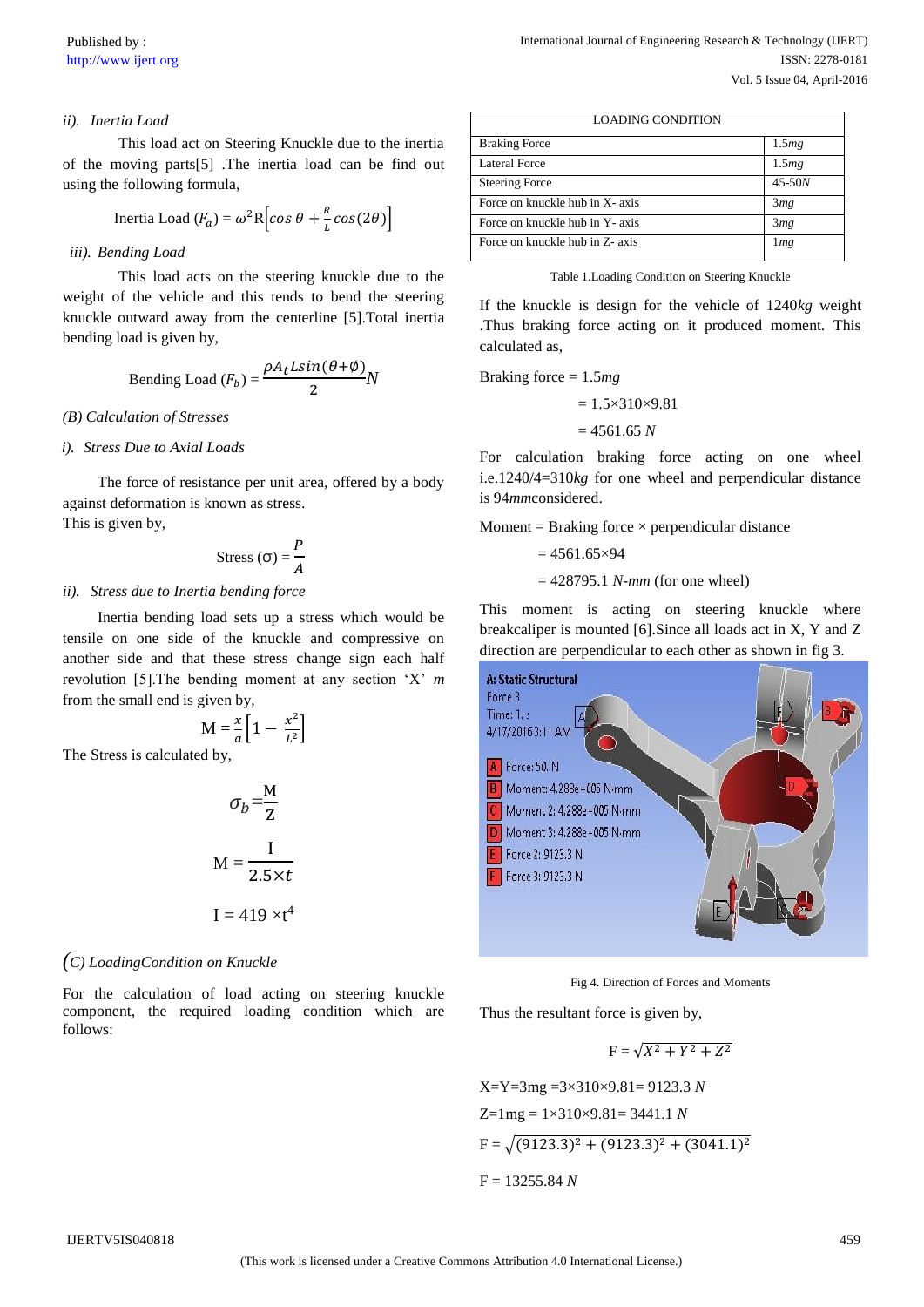#### V. MATERIAL SELECTION

The steering knuckle is made by different type of materials such as Cast iron, Mild steel and Aluminum. Cast Iron and Mild steel have a good strength but it contributes more weight to the vehicle. Forged steels are the most demanding materials for the steering knuckle in future. Due to the low weight of the materials fuel consumption can be stretch to the optimum level [1]. In this paper Forge steel EN 47 is used as it offers a better strength and lightweight for the steering knuckle component. Forge Steel materials are generally used where high tensile strength and toughness is required thus the Forge Steel EN 47 materials are suited for the steering knuckle component. Due to this low weight of materials, it can decrease the fuel consumption and it have low density and sufficient yield strength. The mechanical physical and chemical properties of Forge Steel materials are given below:

| PHYSICAL PROPERTIES          |              |                   |  |  |
|------------------------------|--------------|-------------------|--|--|
| <b>OUANTITY</b>              | <b>VALUE</b> | UNIT              |  |  |
| Density                      | 7.7          | g/cm <sup>3</sup> |  |  |
| <b>MECHANICAL PROPERTIES</b> |              |                   |  |  |
| <b>OUANTITY</b>              | <b>VALUE</b> | <b>UNIT</b>       |  |  |
| Tensile strength, Ultimate   | 650          | Pa                |  |  |
| Tensile Strength, yield      | 350          | Pa                |  |  |
| Young's Modulus              | 200          | GPa               |  |  |
| Poisson Ratio                | 0.3          |                   |  |  |

Table 2. Mechanical And Physical properties of Forge SteelEN 47

| <b>ELEMENT</b> | % WIEGHT      |
|----------------|---------------|
| Carbon, C      | $0.45 - 0.55$ |
| Manganese, Mn  | $0.50 - 0.80$ |
| Silicon, Si    | $0.05$ Max    |
| Chromium, Cr   | $0.80 - 1.20$ |
| Sulphur, S     | $0.05$ Max    |
| Phosphorous, P | $0.05$ Max    |

Table 3. Chemical Composition of Forge Steel EN 47

#### VI. MESHING THE COMPONENT

CAD Model of steering knuckle component is produced in 3D modeling software such as Creo (Pro-E) 2.0. This CAD model is imported into an ANSYS WORKBENCH 15.0. In this, it is not necessary to set a mesh control because these have default mesh control. There are we can used smart mesh control to produce the fine mesh generation.

| <b>NODES</b>    |  |
|-----------------|--|
| <b>ELEMENTS</b> |  |

Table 4. Nodes and Elements of Model





#### VII. ANALYSIS

The analysis of steering knuckle component is done in ANSYS Workbench 15.0. The required load of steering knuckle component was determine from various research paper. According to papers we assume average weight of vehicles is 1240 *kg.* The weight are directly acted on all the four knuckle. Thus the weight of vehicles acted on one wheel is 310 *kg*. Thus the average weight of vehicles acted on each wheel is  $310 \times 9.81 = 3041.1$  *N*. There are various force act on this such as braking force, moment, lateral force, steering force as well as loads on knuckle hub in X, Y and Zdirection. The various analysis results are shown in figures which are given below:



Fig. 6. Total Deformation (Forge Steel EN 47)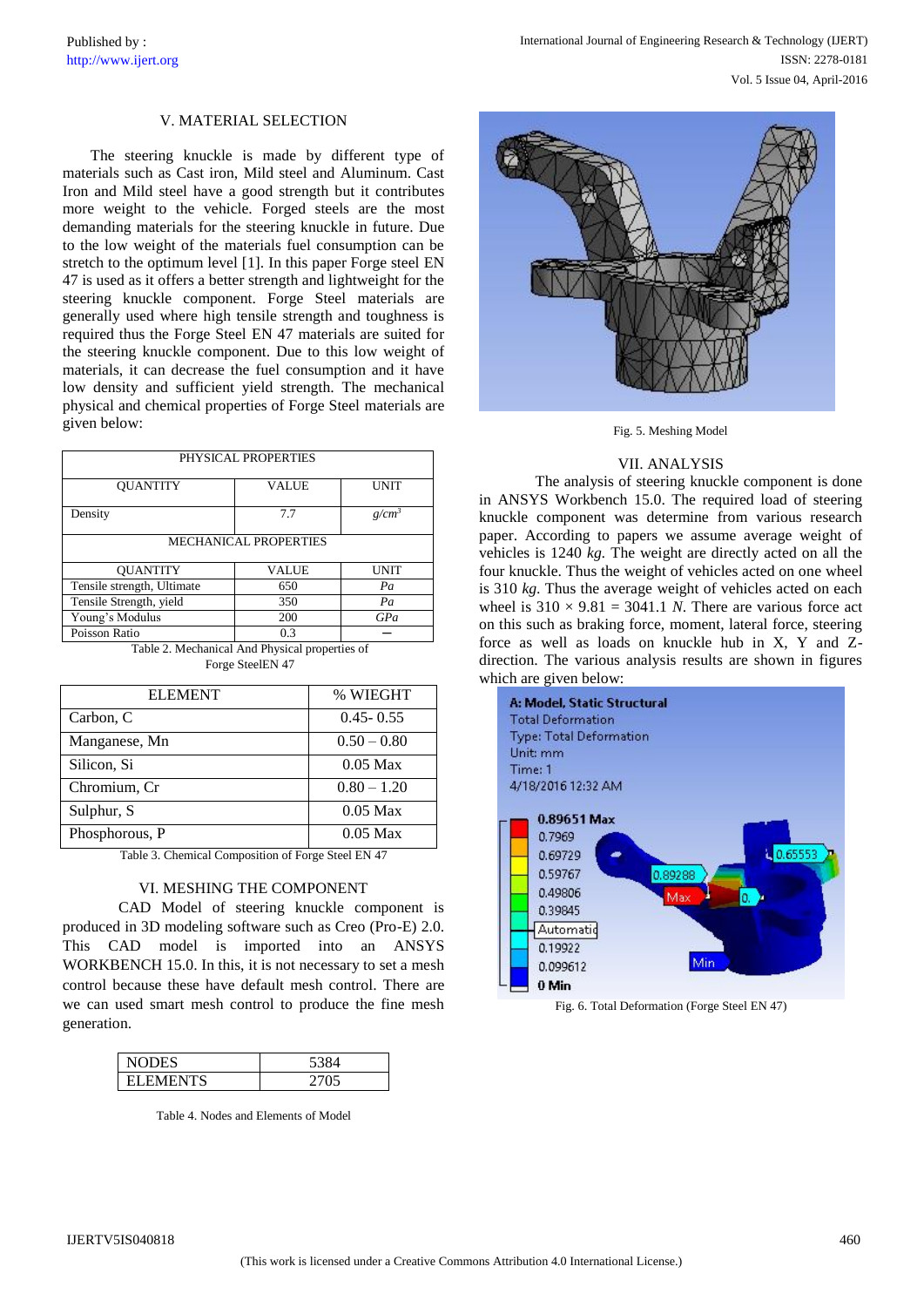

Fig. 7 Directional Deformation (Forge Steel EN 47)



Fig. 9Maximum Principal Stress (Forge Steel EN 47)





Fig. 8Maximum Shear Stress (Forge Steel EN 47)

Fig. 10 Equivalent "Von-Mises" Stress (Forge Steel EN 47)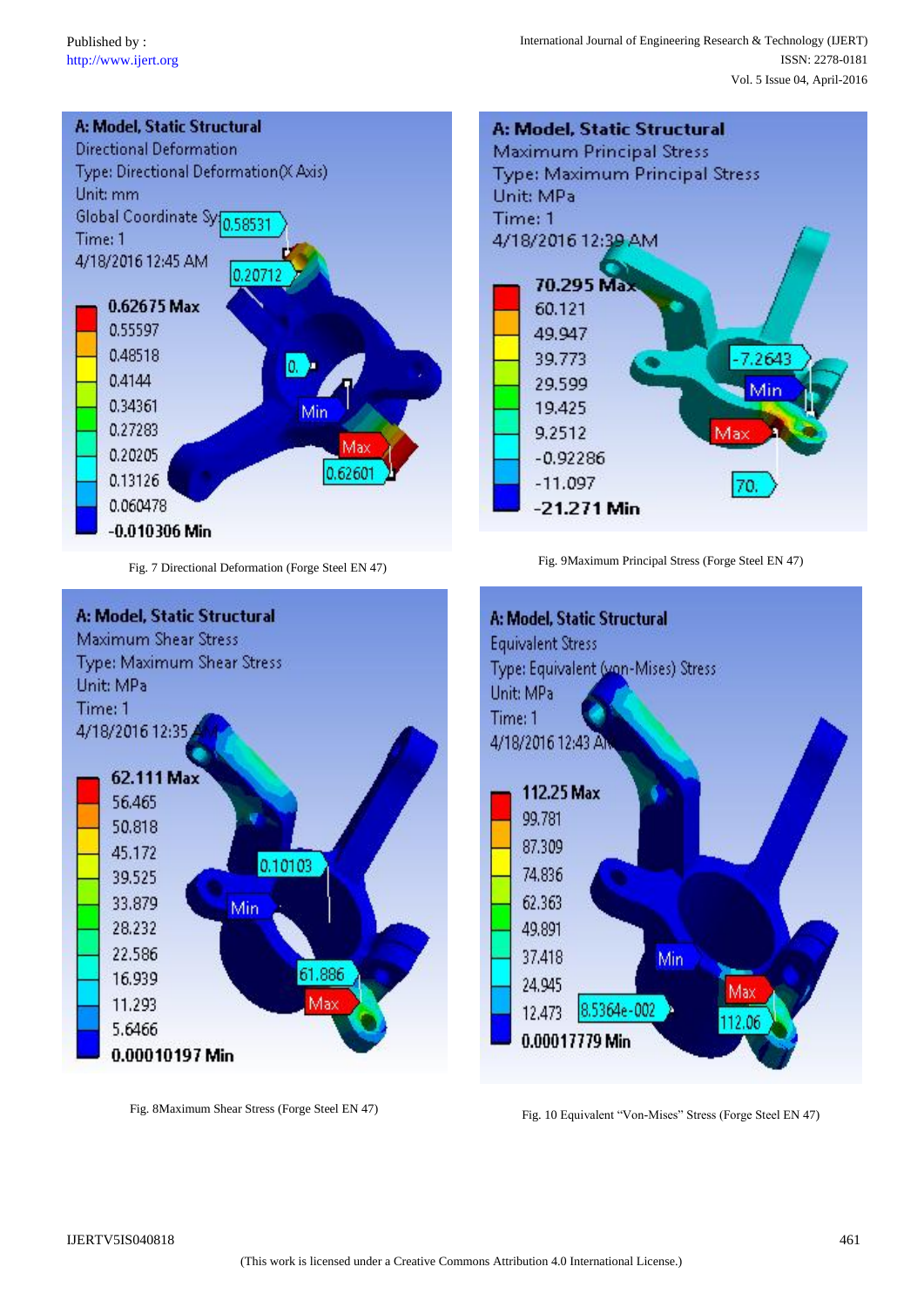

Fig.11 Equivalent Elastic Strain (Forge Steel EN 47)



Fig.12 Equivalent Shear Elastic Strain (Forge Steel EN 47)

## VIII. RESULT

Previous model of steering knuckle components which has made of Mild Steelwhich has max yield strength 250. *MPa*and mass is about 3.72*kg* And Forge Steel EN 47 have Max yield strength 650 *MPa* and mass is about 3.51*kg*. The mass reduction for the steering knuckle component was found 5.64%, compare to mild steel which are currently used.The optimized value of result is shown in Table 5.

| Parameter                | Initial        | Final          |  |  |
|--------------------------|----------------|----------------|--|--|
|                          | Material(Mild  | Material(Forge |  |  |
|                          | Steel)         | Steel EN47)    |  |  |
|                          |                |                |  |  |
| <b>Total Deformation</b> | 0.854mm        | 0.626mm        |  |  |
| Directional              | 0.595mm        | 0.896mm        |  |  |
| Deformation              |                |                |  |  |
|                          |                |                |  |  |
| <b>Maximum Stress</b>    | 109.34 MPa     | 112.25 MPa     |  |  |
| (Von-Mises)              |                |                |  |  |
|                          |                |                |  |  |
| Maximum shear            | 60.347 MPa     | 62.11 MPa      |  |  |
| stress                   |                |                |  |  |
|                          |                |                |  |  |
| Maximum                  | 70.111 MPa     | 70.295 MPa     |  |  |
| <b>Principal Stress</b>  |                |                |  |  |
|                          |                |                |  |  |
| <b>MASS</b>              |                |                |  |  |
| Initial                  | Final          | % Reduction    |  |  |
| Material(Mild            | Material(Forge |                |  |  |
| Steel)                   | Steel EN47)    |                |  |  |
| 3.72kg                   | 3.51kg         | 5.64 %         |  |  |
|                          |                |                |  |  |
|                          |                |                |  |  |

Table 5. Analysis Result of Knuckle Component

# IX. CONCLUSION

The steering knuckle component has been modelled using Creo (Pro-E) 2.0 and analyzed using ANSYS WORKBENCH15.0. The various parameters such as total deformation, directional deformation, Maximum principal stress, And Maximum Shear Stressare completely analyzed. This paper represent that the areas where the stress concentration is maximum due to the applied load. The study of steering knuckle component gives the small change in directional deformation and reduced the overall weight of vehicles due to decrease in weight of steering knuckle component as well as save the materials and cost and improved the vehicles performance and fuel economy.

#### REFERENCES

- [1] Sharma, M.P., Mevewala, D.S., Joshi, H. and Patel, D.A. (2014). Static analysis of steering knuckle and its shape optimization, Journal of Mechanical and Civil Engineering ,volume 4, pp. 34-38.
- [2] Seung K. Koh "Fatigue analysis of an automotive steering link" Engineering Failure Analysis 16 (2009) 914–922.
- [3] Viraj Kulkarni., Amey Tambe., Optimization and Finite Element Analysis of Steering Knuckle, Altair Technology Conference, 2013, pp 12-21.
- [4] Razak I.H.A<sup>1</sup>, Yusop M.Y.M<sup>2</sup>, Yusop M.S.M<sup>3</sup>, Hashim M.F<sup>4</sup>, "Modeling, Simulation and Optimization Analysis of Steering Knuckle Component for Race Car", IJRET: International Journal of Research in Engineering and Technology eISSN:23191163 | pISSN: 2321-7308, Volume: 03 Issue: 11 | Nov2013,pp 172-177.
- [5] B. Babu, M. Prabhu, P. Dharmaraj, R. Sampath, "Stress Analysis on Steering Knuckle of the Automobile Steering System".(2014),International Journal of Research in Engineering and Technology. Pp 363-368.
- [6] Sharad Kumar Chandrakar, Dheeraj Lal Soni and Shohel Gardia -"FEA of A Steering Knuckle for Life Prediction" (International Journal of Engineering Research and Technology. ISSN 0974-3154 Volume 6, Number 5 (2013), pp. 681-688.